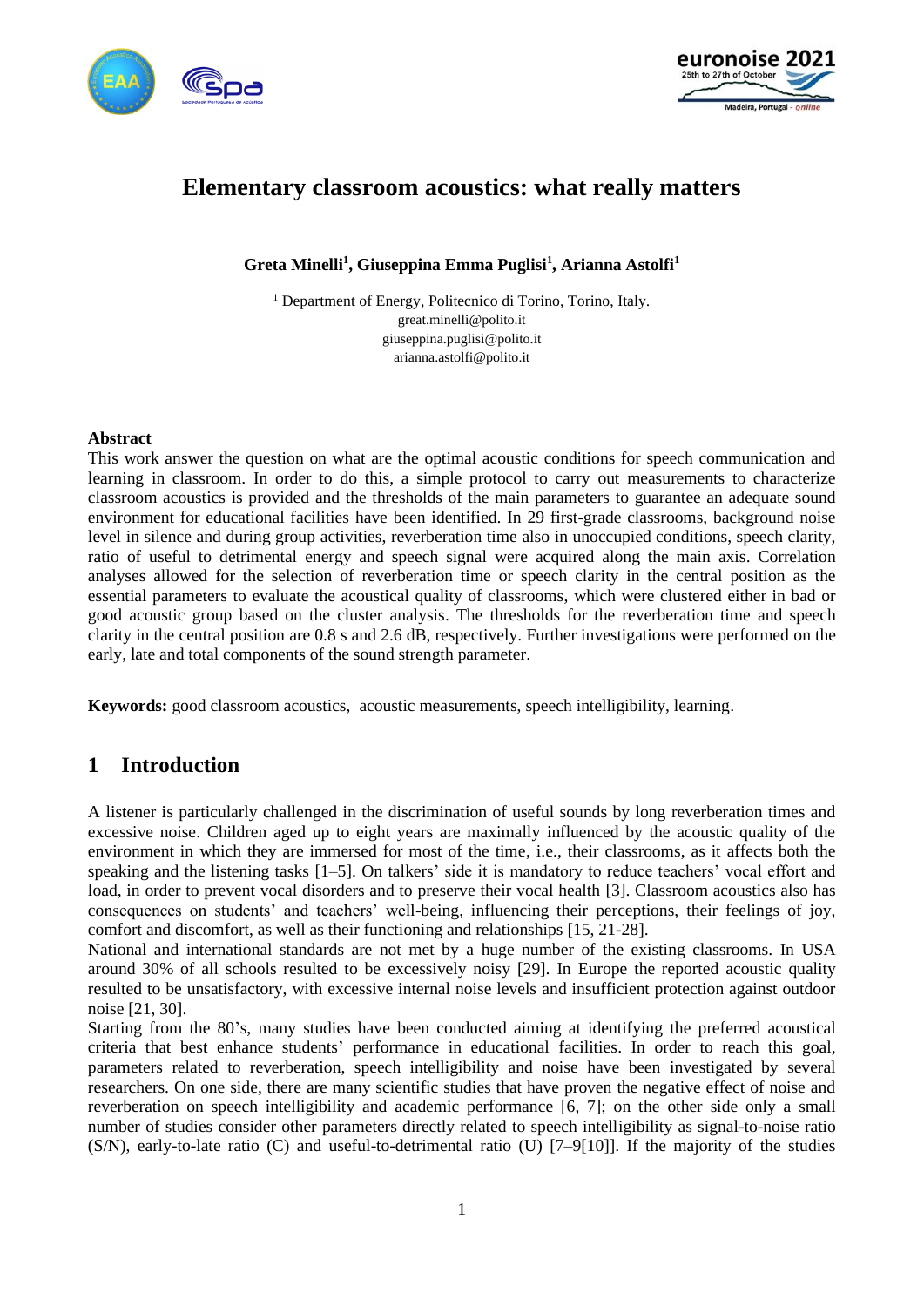

present results in terms of noise levels and reverberation time, their acquisition procedures change from one reference to another.

So far, this work stems from the need of having comfortable teaching and learning environments and represents an attempt to identify the minimum number of parameters to best characterize the acoustics of the classroom. Acoustical parameters along the main axis of 29 primary school classrooms have been measured and statistical analyses have been carried out on the collected data. The analyses cover correlations between the obtained quantities as average values across positions or as single point values or values related to the whole classroom. From such amount of data a cluster model allowed to group bad and good acoustic conditions and to draw reference values for a list of parameters in both cases. Finally, the relationship between occupied and unoccupied setting have been investigated from the measurements. These steps led to the creation of the simplified protocol, that can be universally applied when performing acoustic measurements in classrooms and that can effectively guide any intervention or project.

# **2 Materials and methods**

Measurement campaign were carried out in 29 classes of 13 primary schools located in Torino, where about 550 pupils aged from 6 to 7 years participated in this study during the scholastic year from 2016 to 2019.

### **2.1 Schools and classrooms**

The 29 classrooms involved in the present study are scattered in the metropolitan area of Turin. They differ in terms of construction time, location, geometry and orientation. Most of the classrooms have a rectangular shape, with a volume ranging from 120  $m<sup>3</sup>$  to 290  $m<sup>3</sup>$  and their height from 3.0 m to 5.3 m. The ceiling can be flat or vaulted, while the floor´s finishes are mainly made of venetian tiles. The furniture consists in student´s desks and chairs, bookshelves and blackboards. In all the classrooms there was a traditional distribution of the seating area for the pupils, so desks were positioned over 3 or 4 rows and sometimes they were coupled, while the teacher's desk was parallel to one of the shorter sides of the room. Measurements were carried out under occupied and unoccupied conditions, with 18 children on average.

#### **2.2 Acoustic measurements**

Measurements were carried out with a calibrated NTi XL2 sound level meter, a NTi Audio TalkBox source and a clapperboard. Figure 1 shows the standard measurement setup used in each classroom. Measurements have been performed for one source positions (S1). A fixed reference position, REF, that has placed at 1 m from the source mouth, at the same height, was common across all the classrooms, then a maximum of 6 microphone positions were selected case-by-case.



Figure 1 - Measurement setup in a typical classroom.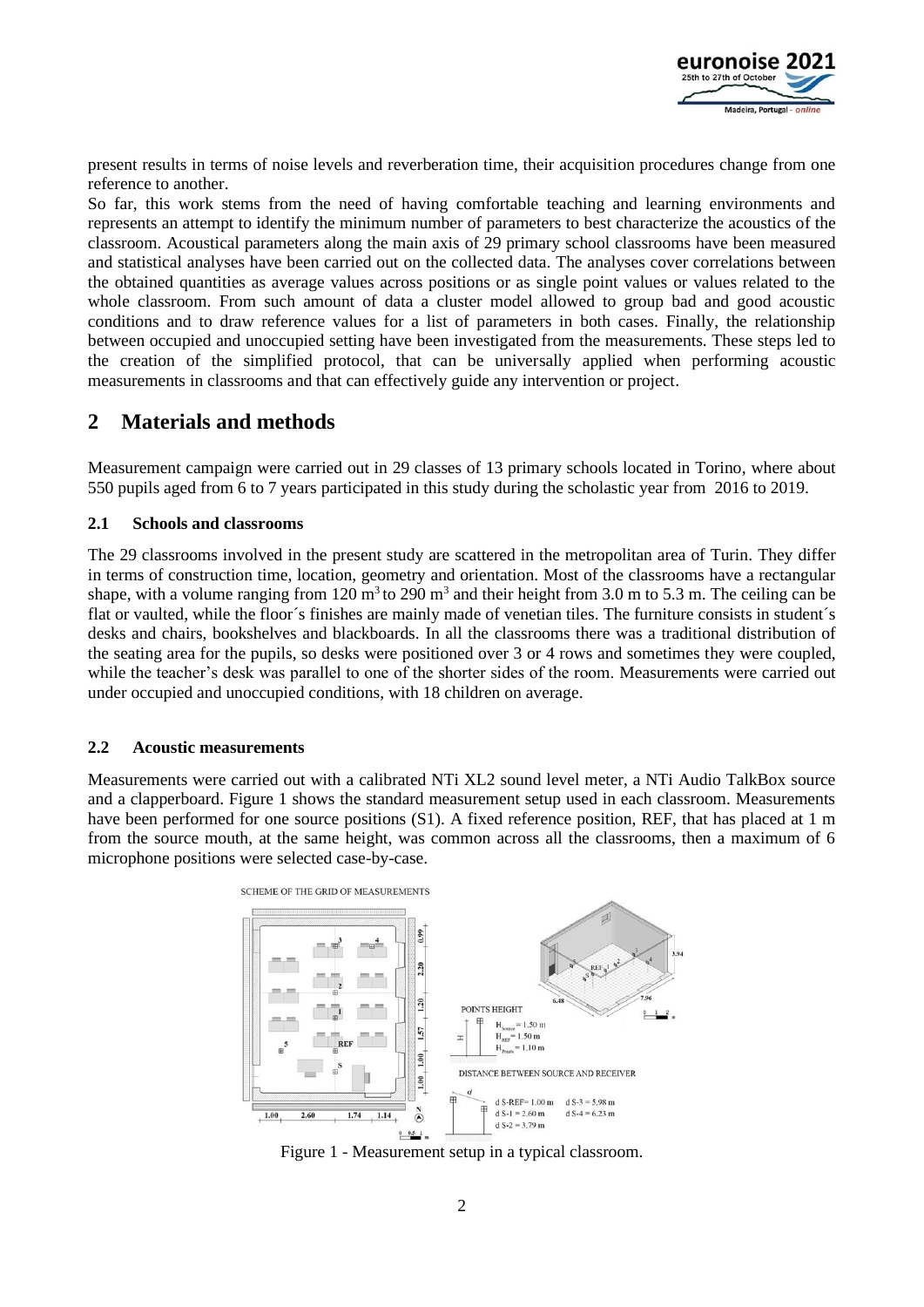Room impulse responses were acquired from exponential sine sweep signals emitted by the TalkBox and recorded by the SLM in positions REF, 1, 2, 3, and 4.

Reverberation time (T20, s) was averaged in the range 0.25–2 kHz and speech clarity (C50, dB) in the range 0.5–1 kHz. An optimal occupied T20 was set between 0.5 and 0.8 s, according to a number of recent studies [3, 13–16]. An optimal value of C50 should be greater than around 3 dB, as given in [7].

Reverberation time was also measured under empty classroom conditions (T20 e), without the presence of pupils and teachers. According to [12], a wooden clapper, i.e. two wooden boards hinged together, was used as described in [3]. Reverberation time values in unoccupied classroom were averaged between 0.5-1 kHz according to [11].

Background noise level  $(L_N, dBA)$  was considered in terms of indoor A-weighted equivalent sound pressure level. 3-min acquisition measurements [17] were carried out with children in silence,  $L_{N\_sil}$ , and with the children performing group activities,  $L_N_{gr.}$  According to [6, 18] the  $L_N_{si}$  recommended value must be less than or equal to 35 dBA.

For the measurement of the speech signal (L<sub>s</sub>, dBA) the TalkBox was positioned in S and emitted a voice signal to 60 dBA at 1 m in anechoic conditions. The speech signals were acquired in positions REF, 1, 2, 3, and 4.

The ratio of useful to detrimental energy (U50, dB) was obtained for each position in the range of 0.5-1kHz and, as given in [19], an optimal value should be greater than 1 dB.

Overall, the acoustic parameters that are distance dependent (i.e., C50, L<sub>S</sub>, and U50) were measured point by point and then processed to have single values. In particular, C50 and U50 values were averaged to have a spatial mean (C50<sub>M</sub>, U50<sub>M</sub>). Furthermore, L<sub>s</sub> values were associated to obtain their slope per double distance  $(mL<sub>S</sub>)$  [1]. Sound Strength (G) was examined in terms of slope per double distance too. G has been measured according to the ISO 3382-1 [31] and it represents the logarithmic ratio of the sound energy of the measured impulse response to that of the response measured in a free field at a distance of 10 m from the sound source. In particular its components G50, G<sub>late</sub> and G<sub>tot</sub> have been investigated, being, respectively, the first 50 ms of sound energy, the sound tail after 50 ms, and the sound energy globally considered [8].

### **2.3 Statistical Analysis**

The statistical analysis was carried out with SPSS (IBM Statistics 20, IBM, Armonk, NY, United States).

Before starting any analysis, Cook's distance was used in regression analysis between the reverberation time in occupied condition (T20) and each variable, i.e. acoustic parameter, to find influential outliers. This method allowed to identify the points (classrooms) that did show anomalous tendencies based on the expected relationship with reverberation time (T20), so these cases have been considered outliers and thus cancelled from the database. For every parameter, observations with a Cook's distance of more than 3 times the mean was considered an outlier and less than 15% of the data was deleted.

Once checked the normality of the distribution for each acoustic parameter, their relationships were investigated through the nonparametric and non-linear correlation estimator Spearman's rho [20]. Correlations with a significant coefficient minor than 0.01 were considered significant. They have been further analysed through linear regression techniques.

After standardizing the variables, classrooms have been divided in two groups through a 2-means cluster analysis. Its attempt was double: in one hand the objective was to classify the cases based on their acoustic quality considering all the selected parameters; in the other hand the cluster analysis pointed to obtain thresholds for each parameter. The significance of the differences between the mean values of the acoustic parameters in good and bad classroom acoustics was assessed with the Mann–Whitney U Test (MWU), used for two groups of independent observations.

# **3 Results**

Table 1 shows the measured values of the acoustic parameters for each individual classroom, i.e. A1, A2, A3, and so on. Comparing the measured values with the thresholds from the literature, the acoustics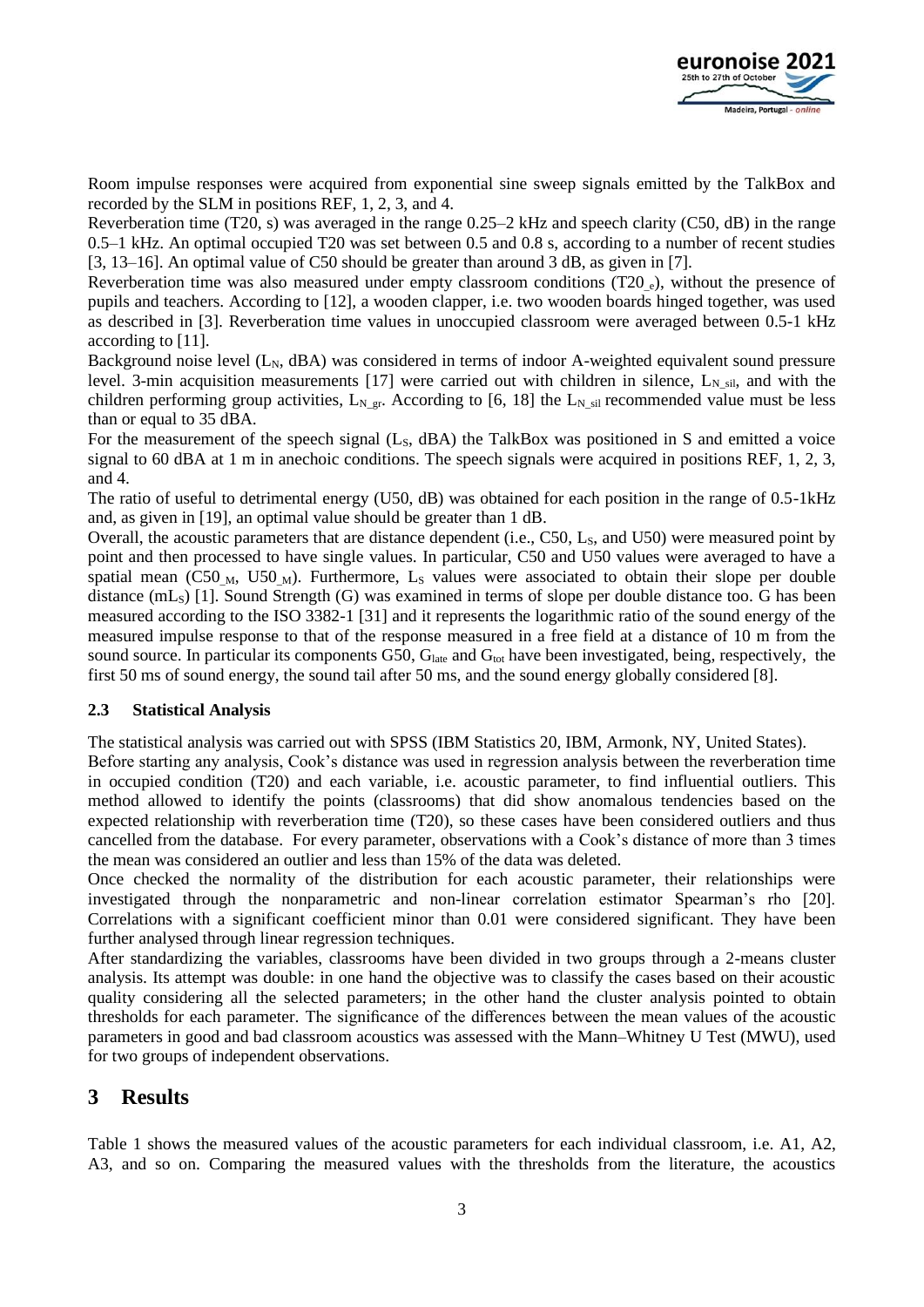

measured in this study results to be poor and insufficient for half of the classrooms, from A1 to O1. Better conditions are shown for cases from A3 to H4, with the exclusion of the values related to L<sub>N sil</sub>, L<sub>N gr</sub>, L<sub>S</sub> REF, mLS.

Table 1 – Acoustic parameters. T20 is the reverberation time while children in classroom, while T20\_e refers to empty conditions. L<sub>N sil</sub> is the noise acquired with students in silence, L<sub>N gr</sub> is the noise acquired while students were performing group activities. The speech level was recorded at 1  $\overline{m}$  from the source, L<sub>S ref</sub>, then in other positions and its slope per double distance, mLs, was evaluated. The mean distribution of a parameter in the classroom is referred to with "M" (e.g. C50\_M); the value of a parameter measured in the center of the classroom is referred to with "ctr" (e.g. U50 ctr). Standard deviations are indicated in parentheses when available. Bold is used when the values meet the standards. n.a. is for not available.

| ID             | $T20$ [s] | $T20_e [s]$ |      |      |      | $L_{N\_sil}$ [dB] $L_{N\_gr}$ [dB] $L_{s\_REF}$ [dB] $mL_s$ [dB/dd] $C50_M$ [dB] $C50_{\text{ctr}}$ [dB] $U50_M$ [dB] $U50_{\text{ctr}}$ [dB] |             |                  |             |        |
|----------------|-----------|-------------|------|------|------|-----------------------------------------------------------------------------------------------------------------------------------------------|-------------|------------------|-------------|--------|
| A1             | 0.9(0.1)  | 0.9(0.1)    | 51.7 | n.a. | 61.3 | $-1.9$                                                                                                                                        | 1.3(1.2)    | 1.0              | $-1.2(1)$   | $-1.1$ |
| A2             | 0.9(0.2)  | 0.8(0.1)    | 49.0 | 64.7 | 61.2 | $-2.4$                                                                                                                                        | 2.2(1.8)    | $0.0\,$          | 0.2(1.1)    | $-1.3$ |
| D1             | 1.2(0.1)  | 1.4(0.1)    | 51.2 | 68.0 | 63.0 | $-1.8$                                                                                                                                        | 0(0.9)      | $-0.6$           | $-1.5(1)$   | $-2.1$ |
| D2             | 1.3(0.2)  | 1.4(0.1)    | 52.0 | n.a. | 62.7 | $-2.1$                                                                                                                                        | $-0.3(1.1)$ | $0.0\,$          | $-1.8(1.4)$ | $-1.6$ |
| E1             | 1.2(0.1)  | 1.3(0.1)    | 54.0 | 66.6 | 62.1 | $-1.4$                                                                                                                                        | 1.1(0.9)    | 0.7              | $-1.2(0.6)$ | $-1.5$ |
| E2             | 1(0.1)    | 1.0(0.2)    | 54.3 | 73.7 | 61.5 | $-1.9$                                                                                                                                        | 2.7(1)      | 3.8              | $-0.9(0.8)$ | 0.0    |
| F1             | 1.2(0.1)  | 1.5(0.1)    | 52.0 | 75.1 | 62.1 | $-1.7$                                                                                                                                        | $-0.3(1.8)$ | 1.1              | $-2.2(1.6)$ | $-0.9$ |
| F2             | 1.4(0.3)  | 1.7(0.1)    | 52.0 | 73.8 | 62.9 | $-1.8$                                                                                                                                        | $-0.1(1.2)$ | $-1.1$           | $-1.8(1.3)$ | $-2.7$ |
| G1             | 0.9(0.1)  | 1.2(0.1)    | 51.5 | 72.2 | 62.3 | $-2.1$                                                                                                                                        | 2.6(1)      | 3.3              | 0.9(0.9)    | 1.3    |
| $_{\rm II}$    | 1.4(0.1)  | 1.3(0.1)    | 45.7 | 59.9 | 61.9 | $-1.6$                                                                                                                                        | $-2.2(0.2)$ | $-2.2$           | $-2.6(0.2)$ | $-2.6$ |
| I2             | 1.2(0.4)  | 1.3(0.1)    | 42.3 | 71.1 | 63.3 | $-2.3$                                                                                                                                        | 0(0.9)      | $-0.3$           | $-0.2(0.9)$ | $-0.5$ |
| L1             | 1.0(0.1)  | n.a.        | 47.9 | 67.4 | 61.1 | $-1.9$                                                                                                                                        | 1.6(1)      | 1.2              | 0.4(1.1)    | 0.0    |
| L2             | 1.1(0.1)  | 1.2(0.1)    | 46.0 | 71.6 | 62.0 | $-2.2$                                                                                                                                        | 0.5(2)      | 0.6              | $-0.2(2.1)$ | $-0.1$ |
| L <sub>3</sub> | 1.0(0.1)  | 1.3(0.1)    | 43.0 | 81.3 | 62.6 | $-2.3$                                                                                                                                        | 1.4(1.7)    | 0.7              | 1.1(1.7)    | 0.3    |
| M1             | 0.9(0.1)  | 1.1(0.1)    | 52.0 | 81.9 | 63.0 | $-1.7$                                                                                                                                        | 2.1(1.3)    | 2.3              | 0.4(0.9)    | 0.5    |
| N1             | 1.3(0.9)  | 1.1(0.1)    | 54.3 | 76.1 | 63.9 | $-1.4$                                                                                                                                        | 1.4(0.7)    | 0.9 <sub>0</sub> | $-1.0(1)$   | $-1.4$ |
| O <sub>1</sub> | 1.0(0.1)  | 1.1(0.1)    | 49.6 | 76.7 | 62.3 | $-1.9$                                                                                                                                        | 2.3(1.1)    | 2.4              | 0.6(1.2)    | 0.7    |
| A3             | 0.8(0.1)  | 0.8(0.1)    | 38.4 | 61.8 | 60.3 | $-2.0$                                                                                                                                        | 4.1(0.9)    | 5.1              | 3.8(0.9)    | 4.8    |
| A4             | 0.7(0.1)  | 0.7(0.1)    | 47.1 | 69.2 | 61.3 | $-1.6$                                                                                                                                        | 4.7(1.4)    | 4.4              | 3.4(1.4)    | 3.4    |
| A <sub>5</sub> | 0.7(0.1)  | 0.8(0.1)    | 46.3 | 78.4 | 61.0 | $-2.3$                                                                                                                                        | 5.4(0.4)    | 4.8              | 3.9(0.6)    | 3.5    |
| B1             | 0.5(0.1)  | 0.6(0.1)    | 49.3 | 66.3 | 60.8 | $-2.1$                                                                                                                                        | 7.6(1.5)    | 7.3              | 4(1.9)      | 2.9    |
| B2             | 0.5(0.1)  | 0.5(0.1)    | 39.9 | 66.3 | 61.7 | $-2.6$                                                                                                                                        | 7.0(1)      | 8.1              | 6.5(0.9)    | 7.3    |
| C1             | 0.8(0.1)  | 0.9(0.1)    | 49.3 | 62.2 | 62.8 | $-1.6$                                                                                                                                        | 3.3(0.8)    | 2.8              | 2.2(0.6)    | 1.9    |
| G2             | 0.6(0.1)  | 0.9(0.1)    | 51.9 | 65.3 | 60.7 | $-0.8$                                                                                                                                        | 2.9(0.9)    | 3.5              | 0.8(0.7)    | 1.4    |
| G <sub>3</sub> | 0.7(0.1)  | 0.8(0.1)    | 52.5 | 63.5 | n.a. | 0.0                                                                                                                                           | 4.4(0.3)    | 4.7              | n.a.        | n.a.   |
| H1             | 0.8(0.2)  | 0.8(0.1)    | 51.6 | 71.9 | 61.5 | $-1.1$                                                                                                                                        | 3.6(0.2)    | 3.8              | 1.5(0.2)    | 1.4    |
| H2             | 0.6(0.1)  | 0.9(0.1)    | 55.9 | 68.1 | 62.4 | $-2.2$                                                                                                                                        | 5.3(0.3)    | 5.4              | $-0.8(0.5)$ | $-1.0$ |
| H <sub>3</sub> | 0.7(0.1)  | 1.0(0.1)    | 45.5 | 63.9 | 62.9 | $-1.8$                                                                                                                                        | 3.8(0.3)    | 3.8              | 3.2(0.3)    | 3.0    |
| H4             | 0.7(0.1)  | 0.8(0.1)    | 53.1 | 65.5 | 62.9 | $-2.1$                                                                                                                                        | 4.1(0.6)    | 3.5              | 0.6(0.6)    | $-0.1$ |

Table 2 returns the results in terms of mean value for each parameter. Here the standards are not met by any parameter.

Table  $2$  – Descriptive statistics excluding the outliers from the original dataset. Standard deviations are indicated in parentheses.

| Parameter               | Average     |
|-------------------------|-------------|
| $T20$ [s]               | 0.9(0.3)    |
| T20 e[s]                | 1.0(0.3)    |
| $L_N$ sil $[dB]$        | 50.3(3.2)   |
| $L_N$ gr $[dB]$         | 70.1(5.7)   |
| $Ls$ ref $[dB]$         | 62(0.9)     |
| mL <sub>s</sub> [dB/dd] | $-1.9(0.3)$ |
| $C50_M$ [dB]            | 2.4(2.2)    |
| $C50_{ctr}$ [dB]        | 2.1(2.1)    |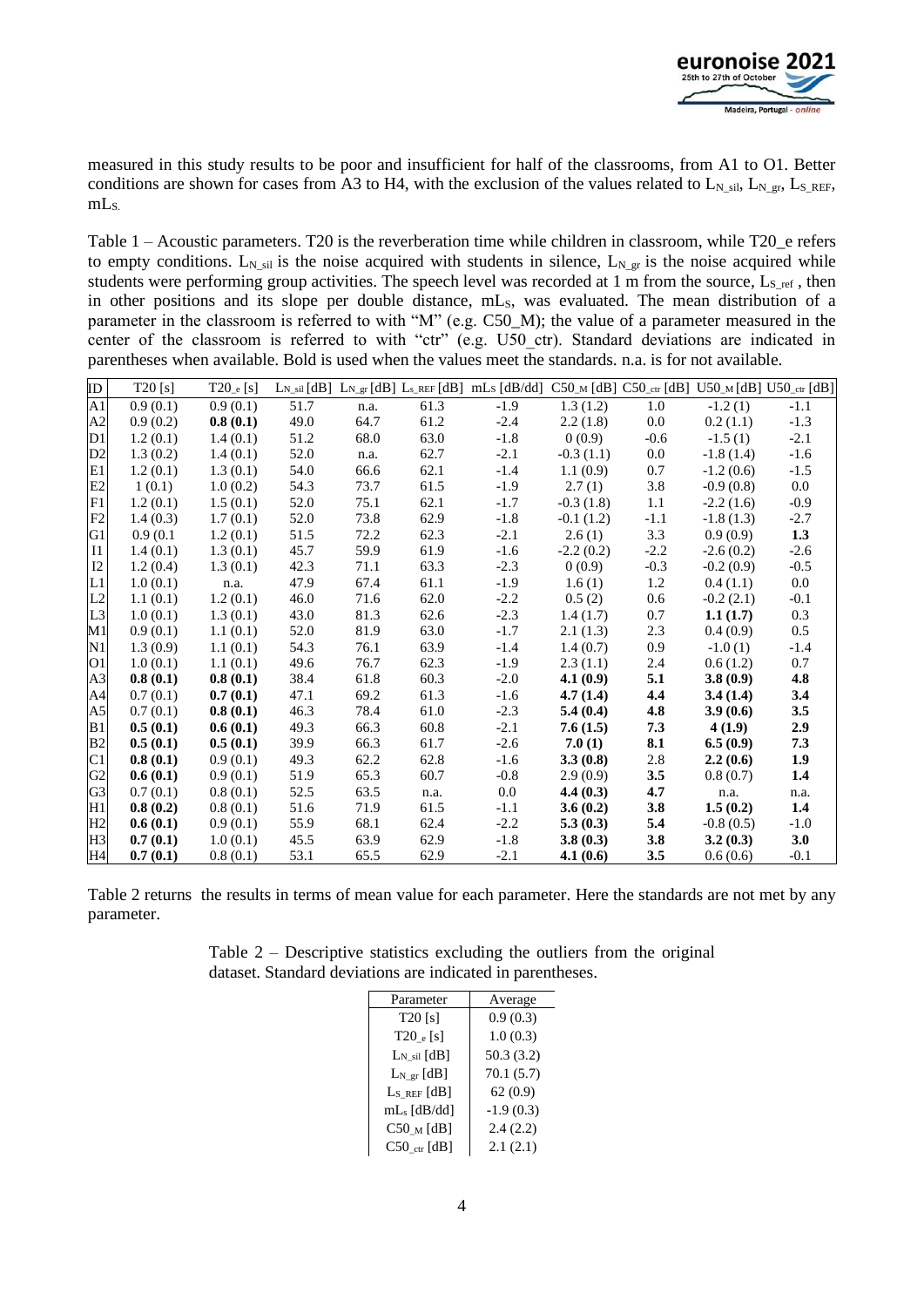

| $U50$ <sub>M</sub> [dB] | 0.5(2.0) |
|-------------------------|----------|
| $U50$ ctr [dB]          | 0.4(2.0) |

Table 3 shows that the majority of the acoustic parameters are very well correlated. A very tight connection is shown the reverberation time in occupied conditions and the speech intelligibility indexes C50 and U50. the positive and significant correlations between T20 in occupied and unoccupied conditions, and between C50 and U50 parameters suggest the use of only one quantity instead of two to represent respectively reverberation time and speech intelligibility. to a similar conclusion bring the very tight connection between central and mean values of both the quantities C50 and U50, indicating that only one measurement in the center of the room can well describe the behaviour of the whole classroom in terms of speech intelligibility.

Table 3 – Correlation matrix of the acoustic parameters. Spearman correlation coefficients with p-value less than 0.01 are shown.

|                    | T20 | $T20\,$ e | L <sub>S</sub> REF | C50 <sub>M</sub> | $C50_{\text{ctr}}$ | U50 <sub>M</sub> | $U50_{\text{ctr}}$ |
|--------------------|-----|-----------|--------------------|------------------|--------------------|------------------|--------------------|
| <b>T20</b>         |     | $.842**$  |                    | $-.950**$        | $-.864**$          | $-.837**$        | $-.836**$          |
| $T20_{\text{e}}$   |     |           | $.604**$           | $-.865**$        | $-.701**$          | $-.724**$        | $-.657**$          |
| C50 <sub>M</sub>   |     |           |                    |                  | $.920**$           | $.886**$         | .849**             |
| C50 <sub>ctr</sub> |     |           |                    |                  |                    | $.811**$         | .906**             |
| U50 <sub>M</sub>   |     |           |                    |                  |                    |                  | .939**             |

Starting from the correlations, significant regressions were found. The regression analyses between C50  $_M$ and C50 <sub>ctr</sub>, U50 <sub>ctr</sub> and C50 <sub>ctr</sub> with R<sup>2</sup> of 0.9 and of 0.8, respectively, suggested the use of only one quantity instead of two to represent speech intelligibility. Finally, the parameters  $L_s$  REF is positively related to T20  $_{e}$ .

Table 4 shows that cases from A1 to O1 belong to the group of bad acoustics (BA), while cases from A3 to H4 were attributed to the group of good acoustics (GA). The subdivision was determinate considering all the selected parameters and confirmed the results already obtained in [21], where the criteria for the division was based only on the T20 value of each classroom, respectively over or under 0.8 s. Furthermore, the division aimed to obtain new thresholds for each parameter on the basis of which easily attribute a specific classroom to the group of BA or GA and to be compared with the literature ones. Table 4 returns the new thresholds obtained which were identified halving the sum between the  $25<sup>th</sup>$  and the  $75<sup>th</sup>$  percentile of the worse (higher) and better (lower) group data, respectively, in the case of reverberation time (T20, T20 $_e$ ) and noise level during group activities ( $L_{N-gr}$ ), and halving the sum between the 75<sup>th</sup> and the 25<sup>th</sup> percentile of the worse (lower) and better (higher) group data, respectively, in the case of the speech intelligibility indexes Clarity (C50) and Useful-to-detrimental ratio (U50). In such a way classrooms with T20 in occupied conditions higher than 0.8 s, T20 in empty conditions higher than 0.9 s and noise level during group activities higher than 68 dBA have been included in the BA group, which also correspond to classrooms with average C50 lower than 3 dB and with average U50 lower than 0.9 dB, or with central C50 lower than 2.6 dB and with central U50 lower than 0.7 dB.

Table 4 – Descriptive statistics of the acoustical parameters considering the division in BA and GA. Standard deviations are indicated in parentheses, while n.a. is for "not available".

|             |    | Average     | Threshold | p-value |
|-------------|----|-------------|-----------|---------|
| <b>T20</b>  | BA | 1.1(0.19)   | 0.8       | 0.000   |
| [s]         | GA | 0.7(0.09)   |           |         |
| $T20_e[s]$  | BA | 1.2(0.21)   | 0.9       | 0.000   |
|             | GA | 0.8(0.13)   |           |         |
| $L_{N}$ sil | BA | 50.4 (3.28) | n.a.      | 0.833   |
| [dB]        | GА | 50.2 (3.32) |           |         |
| $L_N$ gr    | BA | 72.9(5.18)  | 68        | 0.005   |
| [dB]        | GA | 66.9(4.65)  |           |         |
| Ls ref      | BA | 62.2(0.71)  | n.a.      | 0.125   |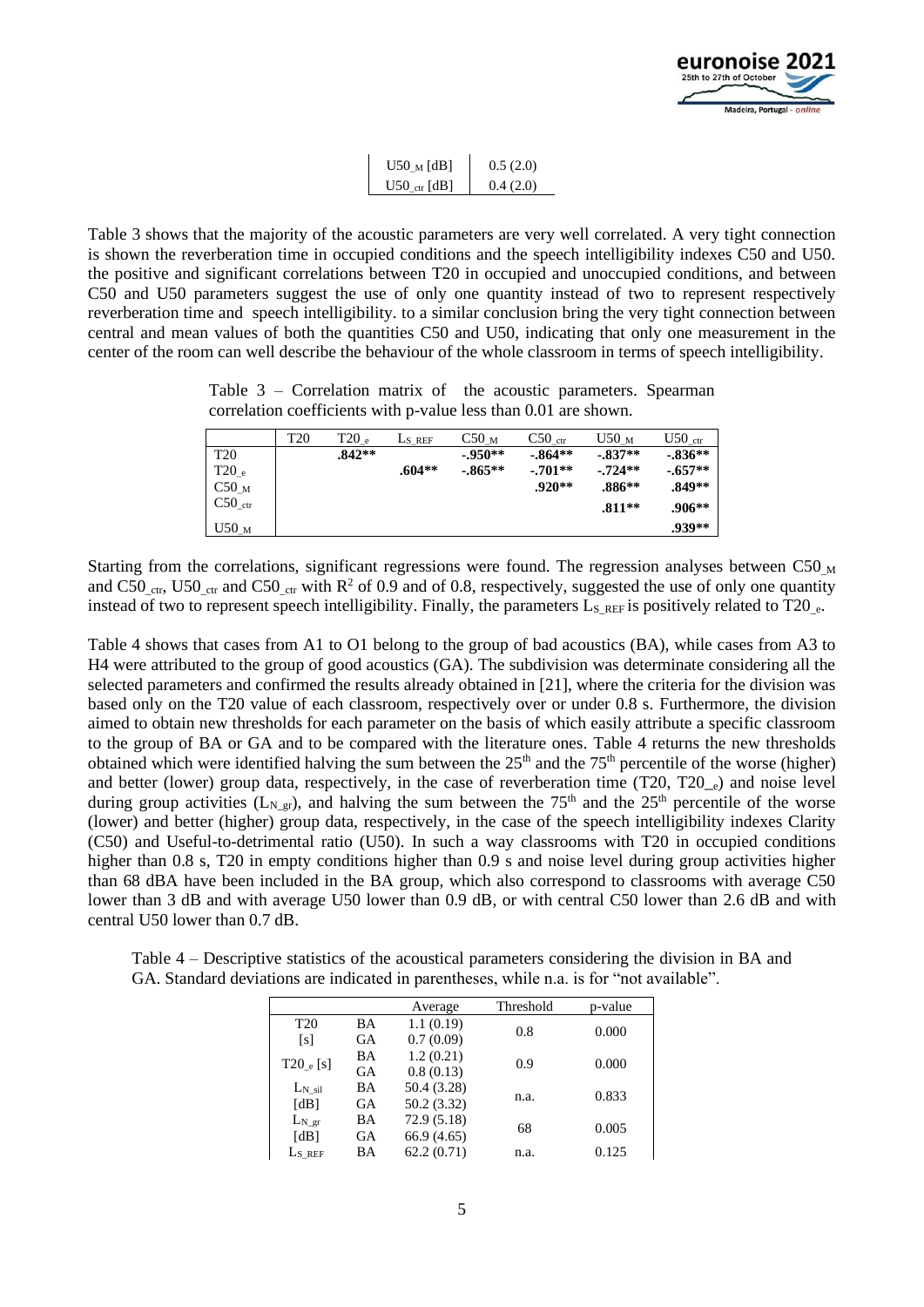

| [dB]               | GА | 61.7(0.95)   |      |       |
|--------------------|----|--------------|------|-------|
| mLs                | BA | $-1.9(0.3)$  |      | 0.978 |
| [dB/dd]            | GA | $-1.9(0.38)$ | n.a. |       |
| C50 <sub>M</sub>   | BA | 1(1.38)      | 3.0  | 0.000 |
| [dB]               | GА | 4.6(1.09)    |      |       |
| $C50_{\text{ctr}}$ | BA | 0.8(1.58)    | 2.6  | 0.000 |
| [dB]               | GА | 4.2(0.82)    |      |       |
| U50 <sub>M</sub>   | BA | $-0.6(1.13)$ | 0.9  | 0.000 |
| [dB]               | GA | 2.6(1.34)    |      |       |
| $U50_{\text{ctr}}$ | BA | $-0.8(1.18)$ |      |       |
| [dB]               | GА | 2.5(1.46)    | 0.7  | 0.000 |

Figure 2 shows through regression that the slope per double distance of the signal level in BA and GA is around -2 dB/dd.





Figure 3 shows that to further investigate if any differences occur in the early and late reflections slopes per double distance in BA and GA, the Sound Strength  $G<sub>tot</sub>$ ,  $G<sub>50</sub>$  and  $G<sub>late</sub>$  have been represented along the main axis of the classrooms. The same slope per double distance of -2.7 dB/dd has been obtained for  $G_{50}$  in BA and GA, as expected, while G<sub>late</sub> showed -0.6 dB/dd and -0.9 dB/dd, and G<sub>tot</sub> showed -2.0 dB/dd and -2.2  $dB/dd$  in BA and GA, respectively. The slope per double distance of  $G_{tot}$  is around -2.0 dB/dd as mL<sub>s</sub>.



Figure 3 – Regression lines of the propagation of the calculated  $G_{\text{tot}}$  (solid line),  $G_{50}$ (round dot line) and  $G<sub>late</sub>$  (dashed line) levels in BA (values are grey circles and regression lines are black) and GA (values are white triangles and regression lines are light grey) classrooms. The regressions are obtained considering the mean values of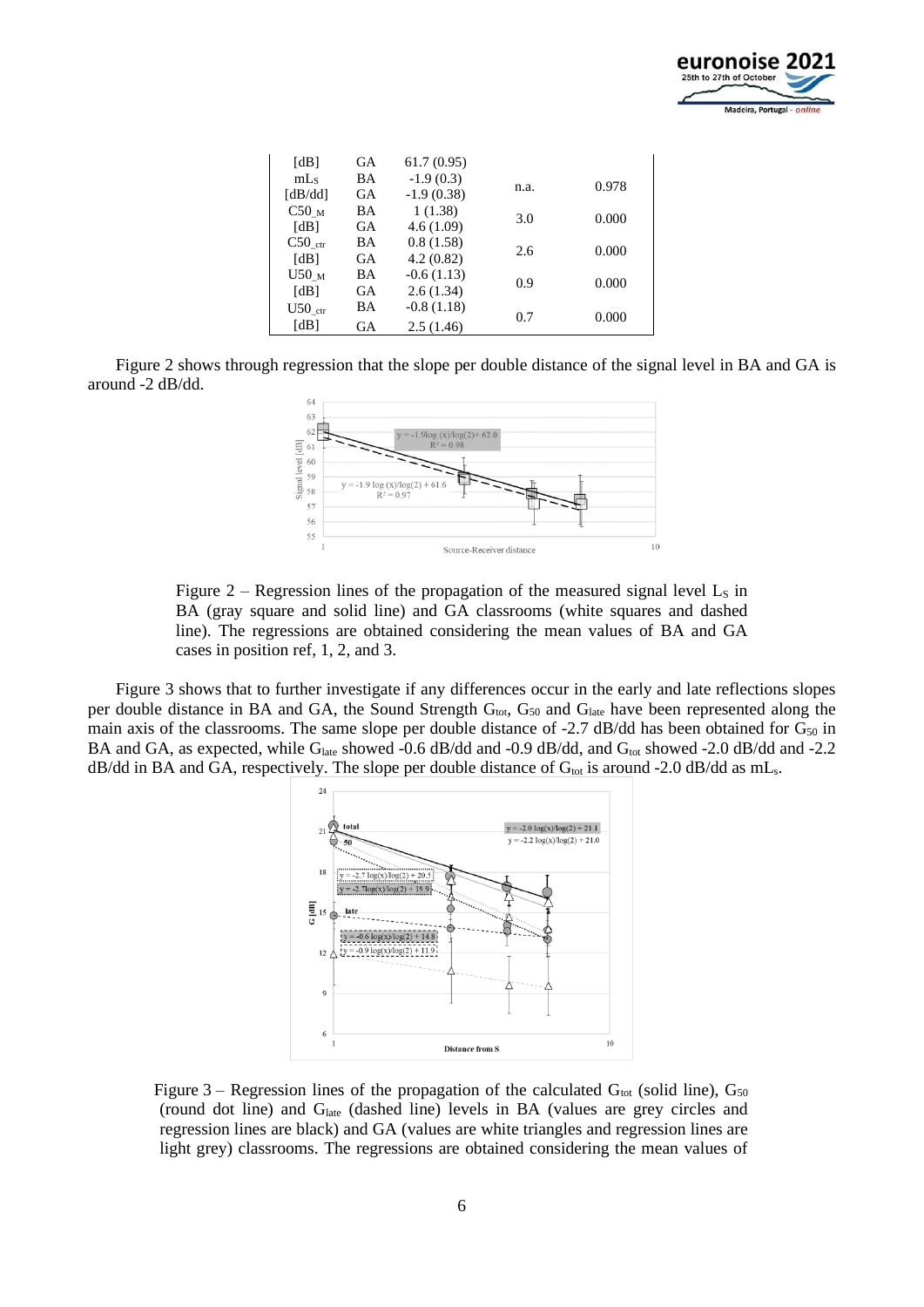

BA and GA cases in positions ref, 1, 2 and 3.

### **4 Discussion**

Sato and Bradley **Error! Reference source not found.** illustrate an approach to the acoustical design of classroom aiming to focus on the difference between G<sub>50</sub> and G<sub>late</sub> at the more distant listening location from the teacher. They also suggest to use a design approach that selects the optimum reverberation time as the one that maximizes U50 values, since they combine the detrimental effects of late-arriving speech and ambient noise relative to the useful direct and early reflected speech sounds. Figure 4 shows the relationship between reverberation time in occupied conditions and  $G<sub>tot</sub>$ ,  $G<sub>50</sub>$  and  $G<sub>late</sub>$  levels, and U50. The figure identifies the optimal reverberation time based on G<sub>late</sub> difference from G<sub>50</sub> at a 6 m distance from the teacher. In particular, it has been assumed that  $G<sub>late</sub>$  should be 3 to 6 dB lower than  $G<sub>50</sub>$  in any position inside the classroom, especially at the more distant listening location from the speech source. Considering these differences between  $G<sub>late</sub>$  and  $G<sub>50</sub>$ , optimal conditions can be achieved over quite a broad range of reverberation time values from 0.6 to 0.9 s. Following the indications of Bradley *et al.* **Error! Reference source not found.**, for which the U50 must be at least 1 dB, then the optimal reverberation time must be equal to or lower than 0.75 s.



Figure 4 – Relationship between reverberation time in occupied conditions and  $G_{tot}$  (solid line and squares),  $G<sub>50</sub>$  (round dot line and circles) and  $G<sub>late</sub>$  (dashed line and triangles) levels, and U50. The shaded area indicates the range of optimal reverberation times and of distances between G<sub>late</sub> and G<sub>50</sub>. The vertical line highlight the optimal reverberation time of 0.75 s identified based on U50 of 1 dB.

### **5 Conclusions**

The present work answered the question on what are the optimal acoustic conditions for speech communication and learning in classroom. In order to do this a useful protocol for acoustics measurements in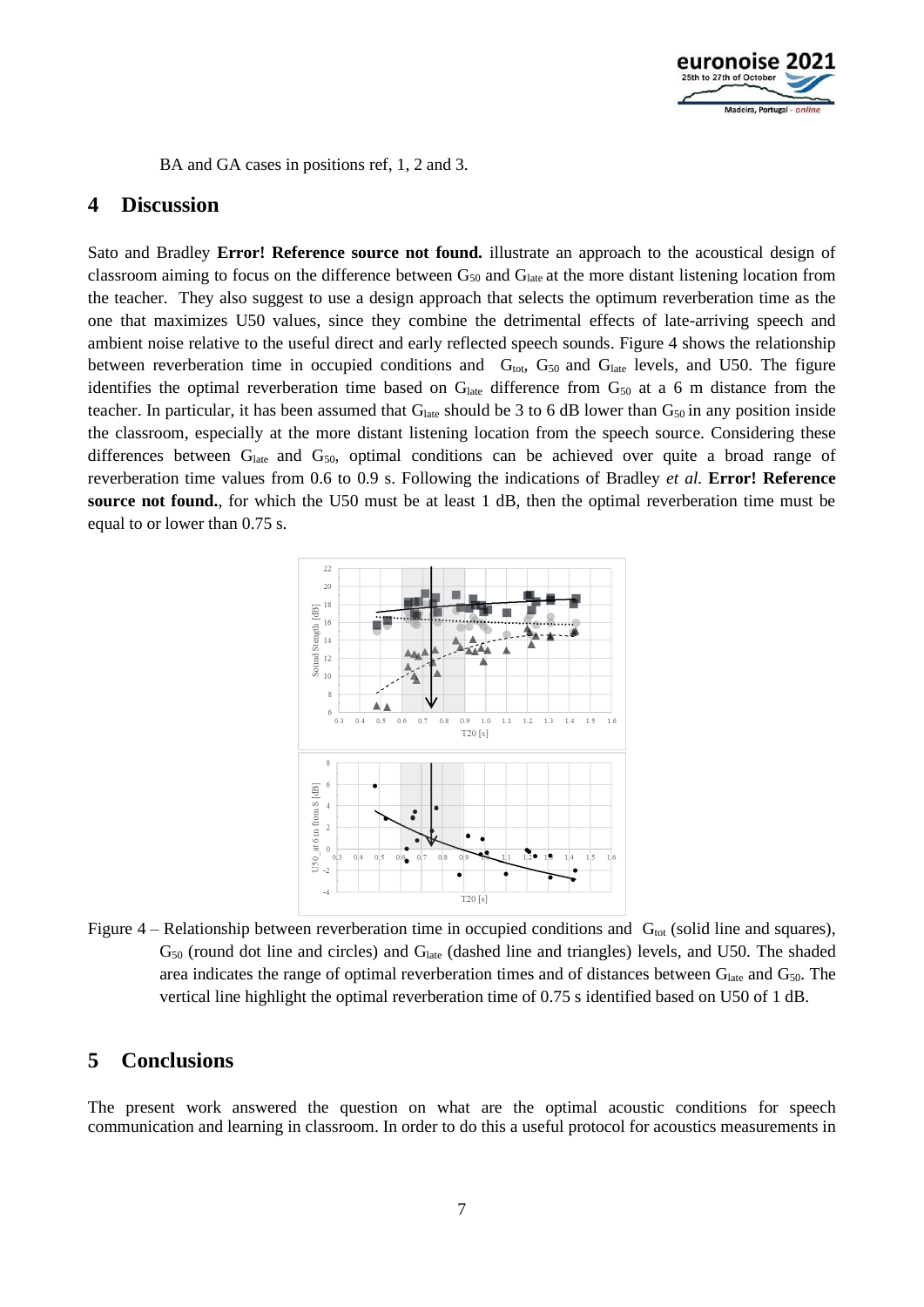

classrooms has been provided. The measurement protocol was based on a minimum number of parameters and positions which allow for smooth and fast classroom acoustic characterization.

The present study involved 29 primary school classrooms in Turin. Half of the classrooms were characterized by an insufficient sound quality compared to the optimal reference values. The intelligibility is good in classrooms with good acoustics, while it is mainly insufficient in the other classrooms. For both good and bad acoustics environments were recorded values of noise level beyond the limit, both in silence and during group activities.

Results show that most of the parameters are strictly correlated. Reverberation time T20 and speech clarity in the central point C50  $_{\text{ctr}}$ , both in occupied conditions, can be chosen as the most representative parameters to characterize classroom acoustics, and particularly the speech intelligibility conditions. Based on T20 and C50  $_{\rm cr}$  it is then possible to estimate the useful-to-detrimental ratio U50, which best relates to speech intelligibility accounting for both noise and room acoustics. The noise level in silence  $L_{N_s}$ <sub>sil</sub>, the slope per double distance of the speech signal  $mL_s$  and the speech level in the reference point ( $@1$  m from the source) L<sub>S ref</sub>, do not emerged as primary parameters to characterize classroom acoustics. In conclusion, classroom acoustics can be fully characterized from a single measure, that can be alternatively T20 or C50\_ctr.

In order to reduce the measurement points to a minimum number, it is advised to first characterize classrooms by means of speech clarity in the central position, C50 $_{\text{ctr}}$ . This position is also effective for estimated parameters, such as the useful-to-detrimental ratio in the central point U50 ctr. As far as T20 is concerned, a spatial average is needed to the aim.

Only reverberation time was measured in both occupied and unoccupied conditions, which resulted to be positively and significantly correlated. T20  $_e$  was also significantly correlated with C50 and U50 parameters, although they have been measured only in occupied conditions. Based on this, measurements can be performed in unoccupied conditions, getting smoother and faster, and the related parameters can be estimated indirectly.

References given by literature have been updated and new thresholds between bad and good acoustics are proposed based on clusters analysis. In particular, the thresholds are:

- for reverberation time 0.8 s and 0.9 s in occupied and unoccupied conditions, respectively;
- for noise level during group activities 68 dBA;
- for speech clarity 3 dB and 2.6 dB when considered as a spatial average or a single value in central position, respectively;
- for useful-to-detrimental ratio 0.9 dB and 0.7 dB when considered as a spatial average or a single value in central position, respectively;

 $L_N$ <sub>sil</sub>, mL<sub>S</sub> and  $L_S$ <sub>ref</sub> remain excluded from the threshold identification as they did not differ significantly in BA and GA.

As far as reverberation time is concerned, the inspection of the early component  $G_{50}$  and the late component Glate of sound strength allowed for the identification of GA with an optimal reverberation time in the range 0.6÷0.9 s, which also guarantees optimal speech intelligibility at the most distant position from the source. An optimal reverberation time lower or equal to 0.75 s also guarantees an optimal U50 equal to or greater than 1 dB. This reverberation time also best support the voice of teachers in classroom.

#### **References**

- [1] A. Astolfi, P. Bottalico, and G. Barbato, "Subjective and objective speech intelligibility investigations in primary school classrooms," J. Acoust. Soc. Am., vol. 131, no. 1, pp. 247–257, 2012, doi: 10.1121/1.3662060.
- [2] N. Prodi, C. Visentin, and A. Feletti, "On the perception of speech in primary school classrooms: Ranking of noise interference and of age influence," J. Acoust. Soc. Am., vol. 133, no. 1, pp. 255–268, 2013, doi: 10.1121/1.4770259.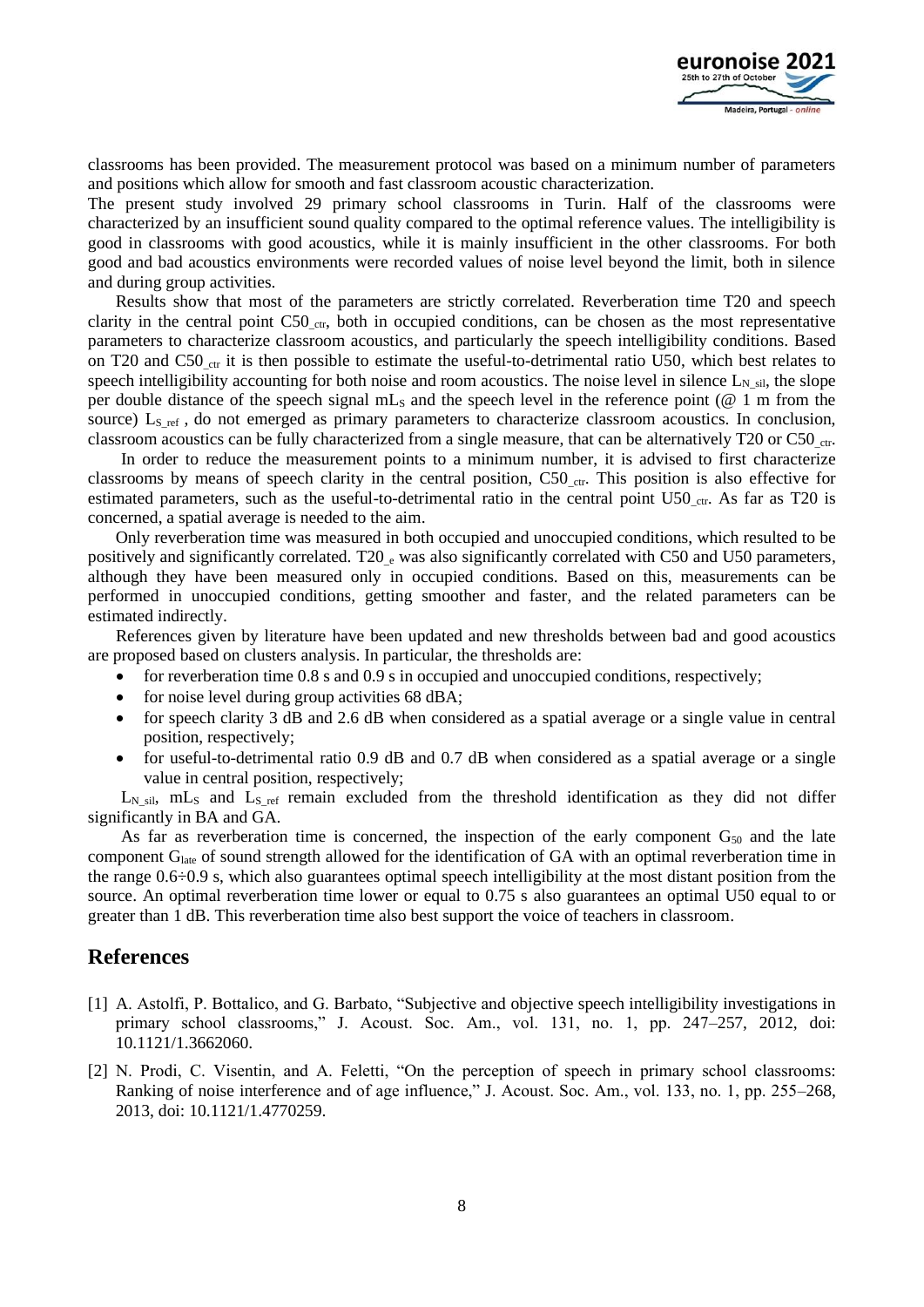

- [3] G. E. Puglisi, A. Astolfi, L. C. Cantor Cutiva, and A. Carullo, "Four-day-follow-up study on the voice monitoring of primary school teachers: Relationships with conversational task and classroom acoustics," J. Acoust. Soc. Am., vol. 141, no. 1, pp. 441–452, 2017, doi: 10.1121/1.4973805.
- [4] C. Visentin, N. Prodi, F. Cappelletti, S. Torresin, and A. Gasparella, "Using listening effort assessment in the acoustical design of rooms for speech," Build. Environ., vol. 136, no. January, pp. 38–53, 2018, doi: 10.1016/j.buildenv.2018.03.020.
- [5] G. E. Puglisi, A. Prato, T. Sacco, and A. Astolfi, "Influence of classroom acoustics on the reading speed: A case study on Italian second-graders," J. Acoust. Soc. Am., vol. 144, no. 2, pp. EL144–EL149, 2018, doi: 10.1121/1.5051050.
- [6] B. M. Shield and J. E. Dockrell, "The effects of environmental and classroom noise on the academic attainments of primary school children," J. Acoust. Soc. Am., vol. 123, no. 1, pp. 133–144, 2008, doi: 10.1121/1.2812596.
- [7] J. S. Bradley, "Speech intelligibility studies in classrooms," J. Acoust. Soc. Am., vol. 80, no. 3, pp. 846– 854, 1986, doi: 10.1121/1.393908.
- [8] H. Sato and J. S. Bradley, "Evaluation of acoustical conditions for speech communication in working elementary school classrooms," J. Acoust. Soc. Am., vol. 123, no. 4, pp. 2064–2077, 2008, doi: 10.1121/1.2839283.
- [9] D. Pelegrín-García, J. Brunskog, V. Lyberg-Åhlander, and A. Löfqvist, "Measurement and prediction of voice support and room gain in school classrooms," J. Acoust. Soc. Am., vol. 131, no. 1, pp. 194–204, 2012, doi: 10.1121/1.3665987.
- [10] DIN 18041, "Acoustical quality in small to medium-sized rooms." pp. 1–39, 2004.
- [11] UNI 11367, "Acustica in edilizia Classificazione acustica delle unità immobiliari Procedura di valutazione e verifica in opera." Ente Italiano di normazione, Milan, Italy, 2010.
- [12] ISO 3382-2, "Misurazione dei parametri acustici degli ambienti Parte 2 : Tempo di riverberazione negli ambienti ordinari." International Organization for Standardization, Geneva, 2010.
- [13] W. Yang and J. S. Bradley, "Effects of room acoustics on the intelligibility of speech in classrooms for young children," J. Acoust. Soc. Am., vol. 125, no. 2, pp. 922–933, 2009, doi: 10.1121/1.3058900.
- [14] P. Bottalico and A. Astolfi, "Investigations into vocal doses and parameters pertaining to primary school teachers in classrooms," J. Acoust. Soc. Am., vol. 131, no. 4, pp. 2817–2827, 2012, doi: 10.1121/1.3689549.
- [15] D. Pelegrín-García, J. Brunskog, and B. Rasmussen, "Speaker-oriented classroom acoustics design guidelines in the context of current regulations in european countries," Acta Acust. united with Acust., vol. 100, no. 6, pp. 1073–1089, 2014, doi: 10.3813/AAA.918787.
- [16] G. Calosso, G. E. Puglisi, A. Astolfi, A. Castellana, A. Carullo, and F. Pellerey, "A one-school year longitudinal study of secondary school teachers' voice parameters and the influence of classroom acoustics," J. Acoust. Soc. Am., vol. 142, no. 2, pp. 1055–1066, 2017, doi: 10.1121/1.4998707.
- [17] G. E. Puglisi, A. Astolfi, L. C. C. Cutiva, and A. Carullo, "Assessment of indoor ambient noise level in school classrooms," Euronoise 2015, pp. 715–720, 2020.
- [18] Building bulletin 93, "Acoustic design of schools: performance standards," Building Bulletin, vol. 17, no. February. p. 43, 2015, doi: 10.1016/j.jns.2003.09.014.
- [19] J. S. Bradley, R. D. Reich, and S. G. Norcross, "On the combined effects of signal-to-noise ratio and room acoustics on speech intelligibility," J. Acoust. Soc. Am., vol. 106, no. 4, pp. 1820–1828, 1999, doi: 10.1121/1.427932.